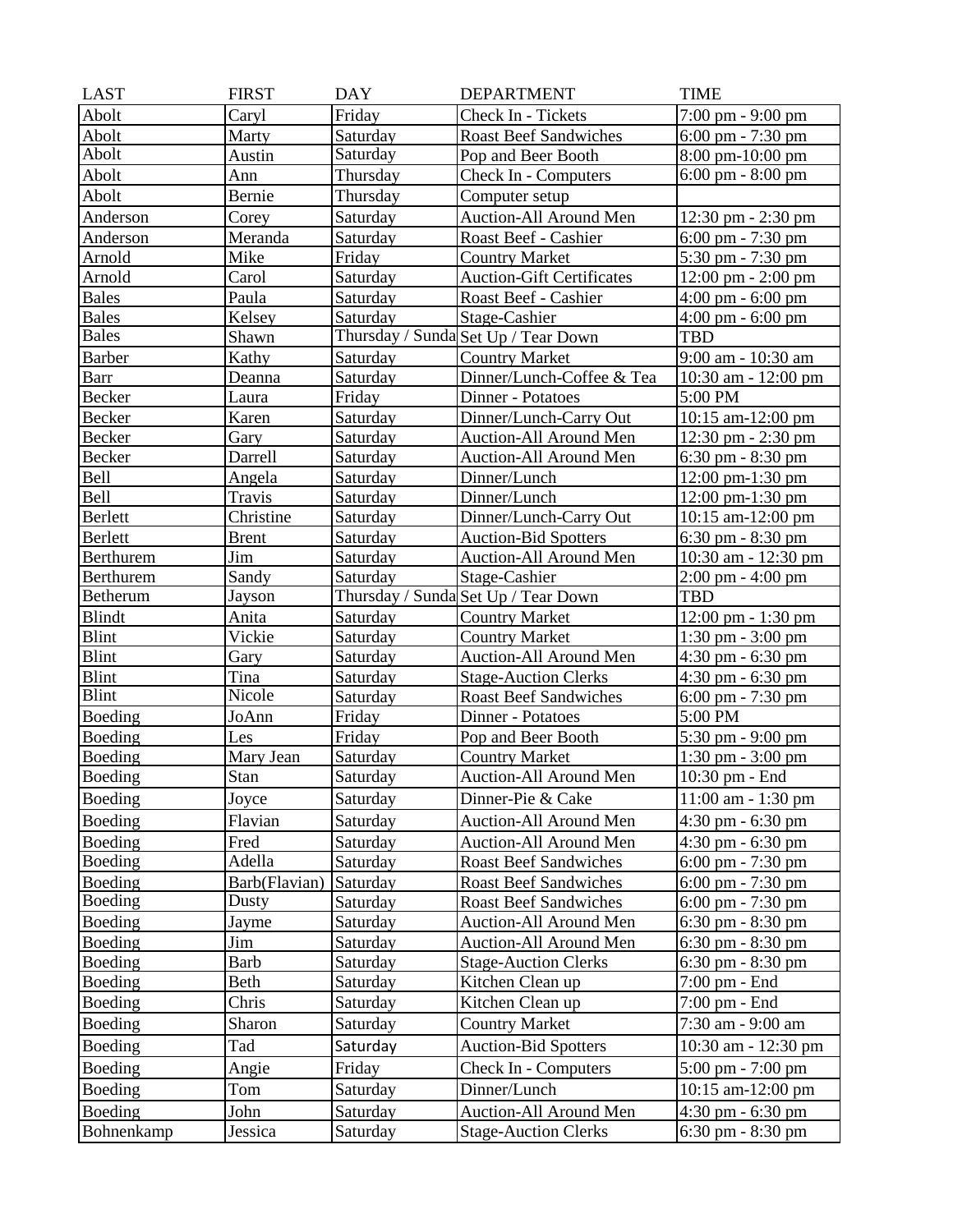| <b>Booten</b>    | Joe            | Saturday             | Auction-All Around Men                               | $12:30 \text{ pm} - 2:30 \text{ pm}$     |
|------------------|----------------|----------------------|------------------------------------------------------|------------------------------------------|
| Booten           | Nathan         | Saturday             | Auction-All Around Men                               | 12:30 pm - 2:30 pm                       |
| <b>Booten</b>    | Danny          | Saturday             | <b>Auction-All Around Men</b>                        | 4:30 pm - 6:30 pm                        |
| <b>Booten</b>    | Dixie          | Saturday             | <b>Stage-Auction Clerks</b>                          | $4:30$ pm - 6:30 pm                      |
| Booten           | Mary Ann       | Saturday             | <b>Country Market</b>                                | 9:00 am - 10:30 am                       |
| <b>Box</b>       | <b>Brad</b>    | Friday               | Pop and Beer Booth                                   | 5:30 pm - 9:00 pm                        |
| <b>Box</b>       | Karen          | Saturday             | <b>Roast Beef Sandwiches</b>                         | $4:00 \text{ pm} - 6:00 \text{ pm}$      |
| Box              | Angie          | Saturday             | Dinner/Lunch                                         | Chairperson                              |
| Boylan           | Cortney        | Saturday             | <b>Stage - Sales Entry</b>                           | $2:00 \text{ pm} - 4:00 \text{ pm}$      |
| Boylan           | Luke           | Saturday             | Auction-All Around Men                               | $6:30 \text{ pm} - 8:30 \text{ pm}$      |
| <b>Brinck</b>    | Laura          | Saturday             | <b>Stage-Auction Clerks</b>                          | 10:30 pm - End                           |
| <b>Brinck</b>    | <b>Steve</b>   | Saturday             | Auction-All Around Men                               | $6:30 \text{ pm} - 8:30 \text{ pm}$      |
| <b>Brune</b>     | David          | Saturday             | Dinner/Lunch-Cashier                                 | 10:00 am-11:30 pm                        |
| <b>Brune</b>     | Linda          | Saturday             | Raffle                                               | $12:00 \text{ pm} - 1:30 \text{ pm}$     |
| Cain             | Richard        | Saturday             | <b>Auction-All Around Men</b>                        | 12:30 pm - 2:30 pm                       |
| Cain             | Malissa        | Saturday             | Dishwashers                                          | $12:30 \text{ pm} - 2:30 \text{ pm}$     |
| Camby            | Michael        | Saturday             | Dinner/Lunch                                         | 12:00 pm-1:30 pm                         |
| Camby            | Tanya          | Saturday             | Dinner/Lunch                                         | 12:00 pm-1:30 pm                         |
| Clark            | Nathan         | Saturday             | Dinner-Kitchen Helper                                | $12:00 \text{ pm} - 2:00 \text{ pm}$     |
| Clark            | Kristine       | Saturday             | Dinner-Kitchen Helper                                | $12:00 \text{ pm} - 2:00 \text{ pm}$     |
|                  |                | Saturday             |                                                      |                                          |
| Conrad           | <b>Barb</b>    |                      | <b>Stage - Sales Entry</b>                           | $10:00$ pm - End                         |
| Conrad           | Don            | Saturday             | Raffle                                               | 10:30 am - 12:00 pm                      |
| Conrad           | Geri           | Saturday             | Raffle                                               | 10:30 am - 12:00 pm                      |
| Conrad           | Sean           | Saturday             | Auction-All Around Men                               | 10:30 pm - End                           |
| Conrad           | Kevin<br>Donna | Saturday<br>Saturday | <b>Auction-Bid Spotters</b><br><b>Country Market</b> | $10:30$ pm $-$ End<br>12:00 pm - 1:30 pm |
| Conrad<br>Conrad | Steve          | Saturday             | Auction-All Around Men                               | 12:30 pm - 2:30 pm                       |
| Conrad           | Sue            | Saturday             | <b>Beer Tickets</b>                                  | 8:00 pm - 10:00 pm                       |
| Conrad           | Connor         | Saturday             | Auction-All Around Men                               | 8:30 pm - 10:30 pm                       |
| Delaney          | Terri          | Thursday             | Check In - Computers                                 | $6:00 \text{ pm} - 8:00 \text{ pm}$      |
| Derr             | Carey          | Saturday             | <b>Country Market</b>                                | $4:30$ pm $-6:00$ pm                     |
| Dohman           | Jan            | Saturday             | <b>Roast Beef Sandwiches</b>                         | $2:00 \text{ pm} - 4:00 \text{ pm}$      |
| Dohman           | Paul           | Saturday             | <b>Roast Beef Sandwiches</b>                         | $2:00 \text{ pm} - 4:00 \text{ pm}$      |
| Dravis           | Ruth           | Saturday             | Dinner - Beans                                       | 7:00 am - 10:00 am                       |
| Ellingboe        | April          | Saturday             | <b>Auction-Gift Certificates</b>                     | 10:00 am - 12:00 pm                      |
| Ellingboe        | Nancy          | Saturday             | <b>Auction-Gift Certificates</b>                     | 10:00 am - 12:00 pm                      |
| Ellingboe        | David          | Saturday             | Auction-All Around Men                               | 10:30 pm - End                           |
| Ellison          | Scott          | Saturday             | Roast Beef Prep                                      | $1:00 \text{ pm} - 2:30 \text{ pm}$      |
| Ellison          | <b>Betty</b>   |                      | Solicitation                                         |                                          |
| Fedler           | Jane           | Friday               | Check In - Tickets                                   | $5:00 \text{ pm} - 7:00 \text{ pm}$      |
| Fedler           | Mary Beth      | Saturday             | Dinner-Kitchen Helper                                | 10:00 am - 12:00 pm                      |
| Fedler           | Gordon         | Saturday             | <b>Country Market</b>                                | $12:00 \text{ pm} - 1:30 \text{ pm}$     |
| Fedler           | Gary           | Saturday             | Dinner/Lunch-Cashier C/O                             | $12:00 \text{ pm-}1:30 \text{ pm}$       |
| Fedler           | Rollie         | Saturday             | Auction-All Around Men                               | $12:30 \text{ pm} - 2:30 \text{ pm}$     |
| Fedler           | Susan          | Saturday             | <b>Stage-Auction Clerks</b>                          | $12:30 \text{ pm} - 2:30 \text{ pm}$     |
| Fedler           | Ron            | Saturday             | <b>Auction-Bid Spotters</b>                          | $4:30$ pm - 6:30 pm                      |
| Fedler           | Kim            | Saturday             | Dinner - Beans                                       | 7:00 am - 10:00 am                       |
| Fedler           | Jeanne         | Saturday             | Dinner-Pie & Cake                                    | 9:00 am-11:00 am                         |
| Fedler           | Larry          | Saturday             | Stage - Finance                                      | Chairperson                              |
| Fedler           | Craig          |                      | Grain                                                | Chairperson                              |
| Foecke           | Debbie         | Friday               | <b>Country Market</b>                                | 5:30 pm - 7:30 pm                        |
| Foecke           | Sidney         | Friday               | Check In - Computers                                 | 7:00 pm - 9:00 pm                        |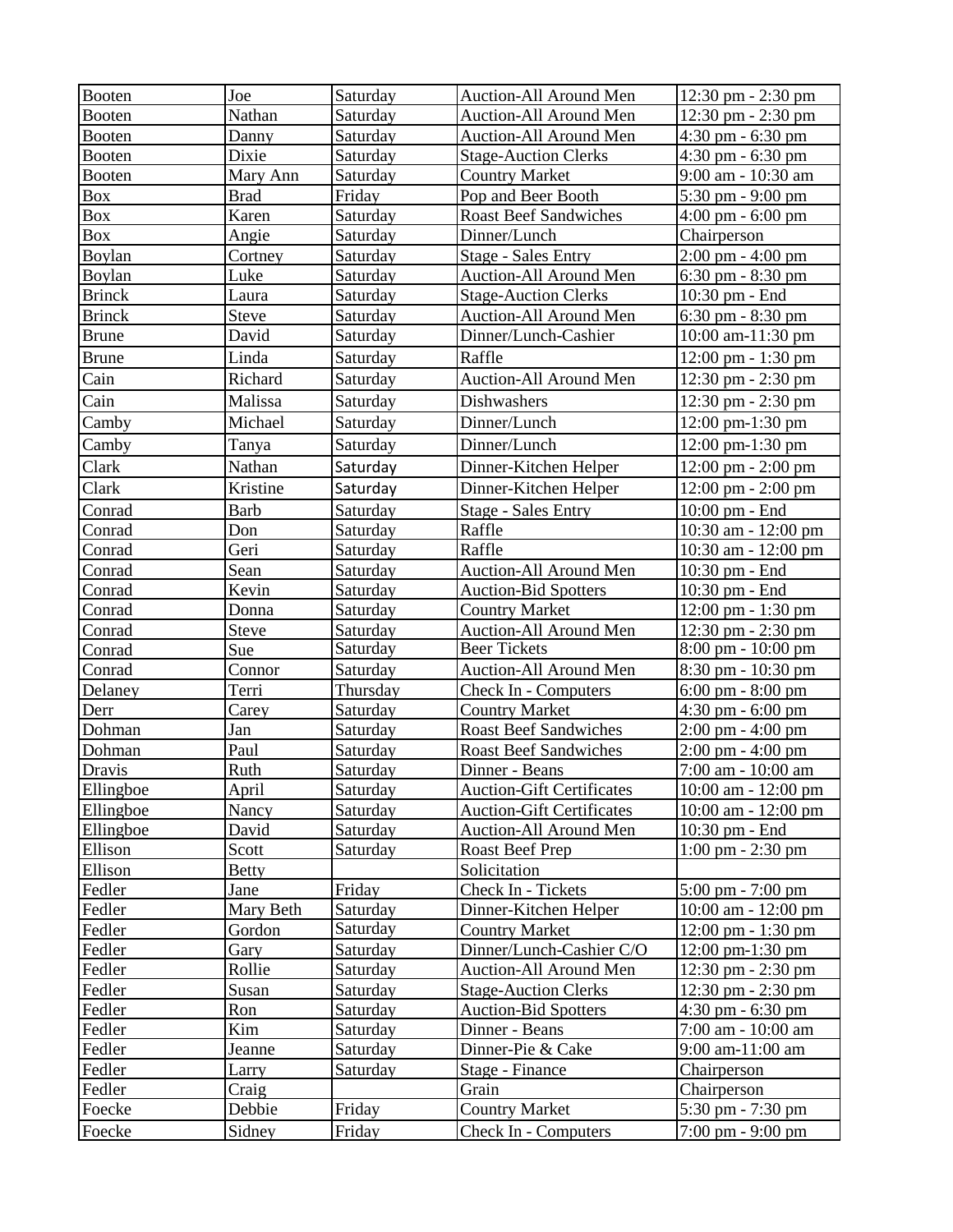| Foecke     | Bernie       | Saturday   | Pop and Beer Booth               | $4:00 \text{ pm} - 6:00 \text{ pm}$  |
|------------|--------------|------------|----------------------------------|--------------------------------------|
| Foecke     | Jacob        | Saturday   | Stage - Finance                  | Chairperson                          |
| Forsythe   | Amy          | Saturday   | <b>Auction-Gift Certificates</b> | 4:00 pm - 6:00 pm                    |
| Forsythe   | <b>Blake</b> | Saturday   | <b>Roast Beef Sandwiches</b>     | 4:00 pm - 6:00 pm                    |
| Fraise     | Nathan       | Saturday   | <b>Auction-Bid Spotters</b>      | 10:30 am - 12:30 pm                  |
| Fraise     | Shaun        | Saturday   | Dinner-Pie & Cake                | 11:00 am-1:30 pm                     |
| Fraise     | Shirley      | Saturday   | Dinner/Lunch-Cashier             | 11:30 am-1:00 pm                     |
| Fraise     | Kara         | Saturday   | Dinner-Kitchen Helper            | $12:00 \text{ pm} - 2:00 \text{ pm}$ |
| Fraise     | Wendy        | Saturday   | Dinner-Kitchen Helper            | $12:00 \text{ pm} - 2:00 \text{ pm}$ |
| Fraise     | BJ           | Saturday   | <b>Auction-All Around Men</b>    | $6:30 \text{ pm} - 8:30 \text{ pm}$  |
| Fraise     | Mark         | Saturday   | <b>Auction-All Around Men</b>    | 6:30 pm - 8:30 pm                    |
| Fraise     | Don          | Saturday   | <b>Auction-Bid Spotters</b>      | $6:30 \text{ pm} - 8:30 \text{ pm}$  |
| Fraise     | Rhonda       | Saturday   | Dinner - Beans                   | 7:00 am - 10:00 am                   |
| Fraise     | Daryn        | Saturday   | Auction-All Around Men           | 8:30 pm - 10:30 pm                   |
| Fraise     | Justin       | Saturday   | Auction-All Around Men           | $8:30 \text{ pm} - 10:30 \text{ pm}$ |
| Fraise     | Nikki        | Saturday   | <b>Mixed Drinks</b>              | <b>TBD</b>                           |
| Freesmeier | Julie        | Friday     | Check In - Computers             | 3:30 pm - 5:30 pm                    |
| Freesmeier | Cheryl       | Friday     | <b>Country Market</b>            | 5:30 pm - 7:30 pm                    |
| Freesmeier | Melissa      | Saturday   | <b>Stage - Sales Entry</b>       | 8:00 pm - 10:00 pm                   |
| Freesmeier | <b>Brad</b>  | Saturday   | <b>Auction-All Around Men</b>    | 8:30 pm - 10:30 pm                   |
| Fullenkamp | Jenny        | Friday     | Check In - Tickets               | $7:00 \text{ pm} - 9:00 \text{ pm}$  |
| Fullenkamp | Luke         | Saturday   | <b>Auction-All Around Men</b>    | 10:30 pm - End                       |
| Fullenkamp | Jay          | Saturday   | <b>Auction-All Around Men</b>    | 10:30 pm - End                       |
| Fullenkamp | Larry        | Saturday   | Auction-All Around Men           | 10:30 pm - End                       |
| Fullenkamp | Roger        | Saturday   | Auction-All Around Men           | 10:30 pm - End                       |
| Fullenkamp | Sherri       | Saturday   | Dishwashers                      | 11:30 am - 12:30 pm                  |
| Fullenkamp | Carol        | Saturday   | <b>Roast Beef Sandwiches</b>     | 2:00 pm - 4:00 pm                    |
| Fullenkamp | Kaitlyn      | Saturday   | <b>Stage - Sales Entry</b>       | $2:00 \text{ pm} - 4:00 \text{ pm}$  |
| Fullenkamp | Becky        | Saturday   | <b>Stage-Auction Clerks</b>      | 2:30 pm - 4:30 pm                    |
| Fullenkamp | Josh         | Saturday   | Pop and Beer Booth               | $6:00 \text{ pm} - 8:00 \text{ pm}$  |
| Fullenkamp | Ray          | Saturday   | Auction-All Around Men           | $6:30 \text{ pm} - 8:30 \text{ pm}$  |
| Fullenkamp | Colleen      | Saturday   | <b>Auction-Gift Certificates</b> | $6:30$ pm $-8:30$ pm                 |
| Fullenkamp | Deb          | Saturday   | <b>Country Market</b>            | 9:00 am - 10:30 am                   |
| Fullenkamp | Geneva       | Saturday   | Dinner-Pie & Cake                | 9:00 am-11:00 am                     |
| Fullenkamp | Chris        | Saturday   | <b>Auction-Bid Spotters</b>      | 2:30 pm - 4:30 pm                    |
| Fullenkamp | Ben          | Thursday   | Pop and Beer Booth Set Up        | <b>TBD</b>                           |
| Fullenkamp | Dan          |            | Solicitation                     |                                      |
| Garmoe     | Mathew       | All Around | All Around                       | <b>TBD</b>                           |
| Garmoe     | Jill         |            | Computers                        | Chairperson                          |
| Garr       | Richard      | Saturday   | Auction-All Around Men           | $2:30 \text{ pm} - 4:30 \text{ pm}$  |
| Garr       | Jeanette     | Saturday   | Kitchen Clean up                 | 7:00 pm - End                        |
| Gonzales   | Morgan       | Saturday   | <b>Auction-Gift Certificates</b> | $2:00 \text{ pm}-4:00 \text{ pm}$    |
| Gonzales   | Jason        | Saturday   | Auction-All Around Men           | 4:30 pm - 6:30 pm                    |
| Gonzalez   | Jason        | Saturday   | Dinner/Lunch                     | 10:15 am-12:00 pm                    |
| Gonzalez   | Morgan       | Saturday   | Dinner/Lunch                     | 10:15 am-12:00 pm                    |
| Goodrich   | Kelly        |            | Computers                        | Chairperson                          |
| Green      | Carrie       | Saturday   | <b>Country Market</b>            | 10:30 am - 12:00 pm                  |
| Green      | Scott        | Saturday   | Auction-All Around Men           | $6:30$ pm $-8:30$ pm                 |
| Hamilton   | Desiree      | Saturday   | <b>Auction-Gift Certificates</b> | $2:00 \text{ pm}-4:00 \text{ pm}$    |
| Hamilton   | Eric         | Saturday   | <b>Roast Beef Sandwiches</b>     | $6:00 \text{ pm} - 7:30 \text{ pm}$  |
| Hannum     | Chad         | Saturday   | Auction-All Around Men           | 2:30 pm - 4:30 pm                    |
| Hannum     | Rebecca      |            | Solicitation                     |                                      |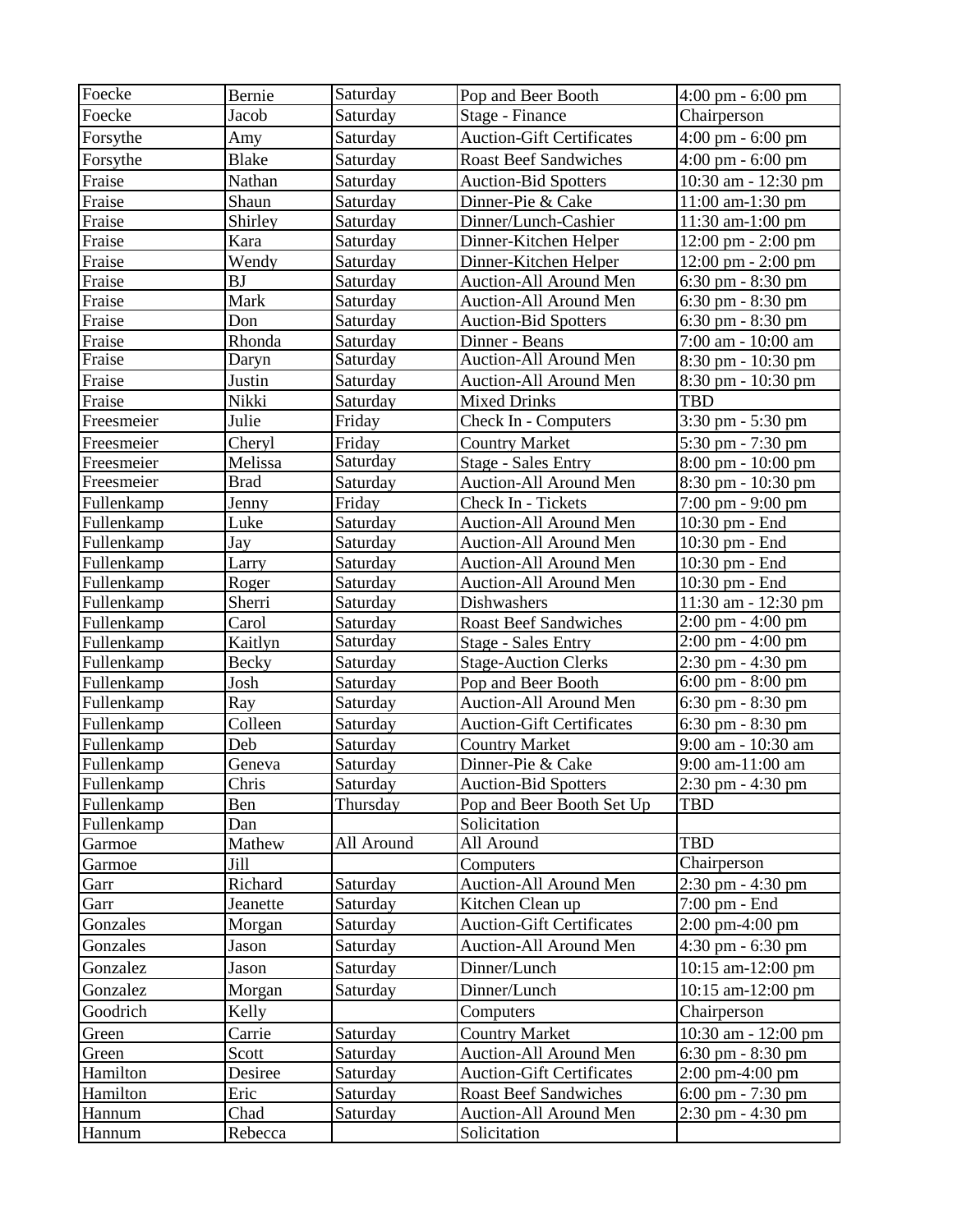| Harmeyer                    | Rod             | Friday               | Check In - Runners                               | 5:00 pm - 7:00 pm                                     |
|-----------------------------|-----------------|----------------------|--------------------------------------------------|-------------------------------------------------------|
| Harmeyer                    | Gary            | Saturday             | Auction-All Around Men                           | 2:30 pm - 4:30 pm                                     |
| Harmeyer                    | Joanna          | Saturday             | <b>Roast Beef Sandwiches</b>                     | $6:00 \text{ pm} - 7:30 \text{ pm}$                   |
| Harmeyer                    | Joan            | Saturday             | Raffle                                           | 7:30 am - 9:00 am                                     |
| Helling                     | Shelby          | Saturday             | <b>Auction-Gift Certificates</b>                 | $10:00 \text{ pm}$ - End                              |
| Helling                     | Kyle            | Saturday             | <b>Auction-Bid Spotters</b>                      | 10:30 pm - End                                        |
| Hellweg                     | Larry           | Saturday             | Dinner/Lunch                                     | 12:00 pm-1:30 pm                                      |
| Hellweg                     | Janet           | Saturday             | <b>Country Market</b>                            | 7:30 am - 9:00 am                                     |
| Hoenig                      | Kelly           | Saturday             | <b>Auction-Gift Certificates</b>                 | $6:30 \text{ pm} - 8:30 \text{ pm}$                   |
| Hoenig                      | Mike            | Saturday             | Kitchen Clean up                                 | 7:00 pm - End                                         |
| Holland                     | Mike            | Saturday             | Dinner-Kitchen Helper                            | $10:00$ am - $12:00$ pm                               |
| Holland                     | Belinda         | Saturday             | Country Market                                   | 12:00 pm - 1:30 pm                                    |
| Holtkamp                    | Marcella        | Friday               | Raffle                                           | 5:30 pm - 7:30 pm                                     |
| Holtkamp                    | Diane           | Saturday             | Dinner/Lunch                                     | 12:00 pm-1:30 pm                                      |
| Holtkamp                    | Mike            | Saturday             | Dinner/Lunch                                     | 12:00 pm-1:30 pm                                      |
| Holtkamp                    | Pat             | Saturday             | <b>Auction-All Around Men</b>                    | 2:30 pm - 4:30 pm                                     |
| Holtkamp                    | Kimberly        | Saturday             | <b>Country Market</b>                            | 4:30 pm - $6:00$ pm                                   |
| Holtkamp                    | TJ              | Saturday             | Auction-All Around Men                           | $4:30$ pm $-6:30$ pm                                  |
| Holtkamp                    | Tiffany         | Saturday             | Stage - All Around Help                          | 8:00 am - 10:00 am                                    |
| Holtkamp                    | <b>Brett</b>    | Saturday             | Pop and Beer Booth                               | 8:00 pm - 10:00 pm                                    |
| Holtkamp                    | Jan             | Saturday             | Stage - Finance                                  | Chairperson                                           |
| Huebner                     | Melanie         | Saturday             | Dishwashers                                      | 2:30 pm - 4:30 pm                                     |
| Huebner                     | Cody            |                      | Thursday / Sunda Set Up / Tear Down              | <b>TBD</b>                                            |
| Hummel                      | Mary Lynn       | Saturday             | Roast Beef Prep                                  | $1:00 \text{ pm} - 2:30 \text{ pm}$                   |
| Hummel                      | Joseph          | Saturday             | Auction-All Around Men                           | 10:30 am - 12:30 pm                                   |
| Hunold                      | Judy            | Saturday             | Dinner/Lunch                                     | $10:15$ am- $12:00$ pm                                |
| Hunold                      | Mark            | Saturday             | <b>Auction-Bid Spotters</b>                      | 2:30 pm - 4:30 pm                                     |
| Hunold                      | Nancy           | Saturday             | Stage-Cashier                                    | $4:00 \text{ pm} - 6:00 \text{ pm}$                   |
| Hunold                      | Mitch           | Saturday             | <b>Auction-Bid Spotters</b>                      | 4:30 pm - 6:30 pm                                     |
| Hunold                      | Cody            | Saturday             | Pop and Beer Booth                               | Chairperson                                           |
| Hunold                      | Carol           | Saturday             | Dinner - Beans                                   | 7:00 am - 10:00 am                                    |
| Hunold                      |                 |                      |                                                  |                                                       |
|                             | Don             | Saturday             | Dinner - Beans                                   | 7:00 am - 10:00 am                                    |
|                             | Diane           |                      |                                                  |                                                       |
| Jennings<br><b>Jennings</b> | Richard         | Saturday             | Dinner/Lunch-Carry Out<br>Dinner/Lunch-Carry Out | 10:15 am-12:00 pm<br>$10:15$ am- $12:00$ pm           |
| Johnston                    | Carl            | Saturday<br>Thursday | Check In - Runners                               | $6:00 \text{ pm} - 8:00 \text{ pm}$                   |
| Jones                       | Maggie          | Friday               | Check In - Computers                             | $5:00 \text{ pm} - 7:00 \text{ pm}$                   |
| Jones                       | Pat             | Saturday             | Auction-All Around Men                           | 8:30 pm - 10:30 pm                                    |
| Kaltefleiter                | Judy            | Saturday             | Dinner/Lunch                                     | 12:00 pm-1:30 pm                                      |
| Kassmeyer                   | Courtney        | Saturday             | <b>Country Market</b>                            | $1:30$ pm $-3:00$ pm                                  |
| Kassmeyer                   | Doris           | Saturday             | Dishwashers                                      | 11:30 am - 12:30 pm                                   |
| Kassmeyer                   | Val             | Saturday             | Dishwashers                                      | 11:30 am - 12:30 pm                                   |
| Kassmeyer                   | Sandy           | Saturday             | <b>Country Market</b>                            | $12:00 \text{ pm} - 1:30 \text{ pm}$                  |
| Kassmeyer                   | Ralph           | Saturday             | Auction-All Around Men                           | $2:30 \text{ pm} - 4:30 \text{ pm}$                   |
| Kassmeyer                   | Sandy           | Saturday             | <b>Auction-Gift Certificates</b>                 | $8:00 \text{ pm} - 10:00 \text{ pm}$                  |
| Kassmeyer                   | Mike            |                      | Dinner/Lunch-Entree Prep                         | Chairperson                                           |
| Kassmeyer                   | <b>Steve</b>    |                      | Dinner/Lunch-Entree Prep                         | Chairperson                                           |
| Kieler                      | Teresa          | Saturday             | <b>Roast Beef Sandwiches</b>                     | $4:00 \text{ pm} - 6:00 \text{ pm}$                   |
| Kieler                      | Maureen         | Saturday             | Raffle                                           | 4:30 pm-6:30 pm                                       |
| Kieler<br>Kieler            | Hanna<br>George | Saturday<br>Saturday | <b>Stage - Sales Entry</b>                       | $12:00 \text{ pm} - 2:00 \text{ pm}$<br>7:00 pm - End |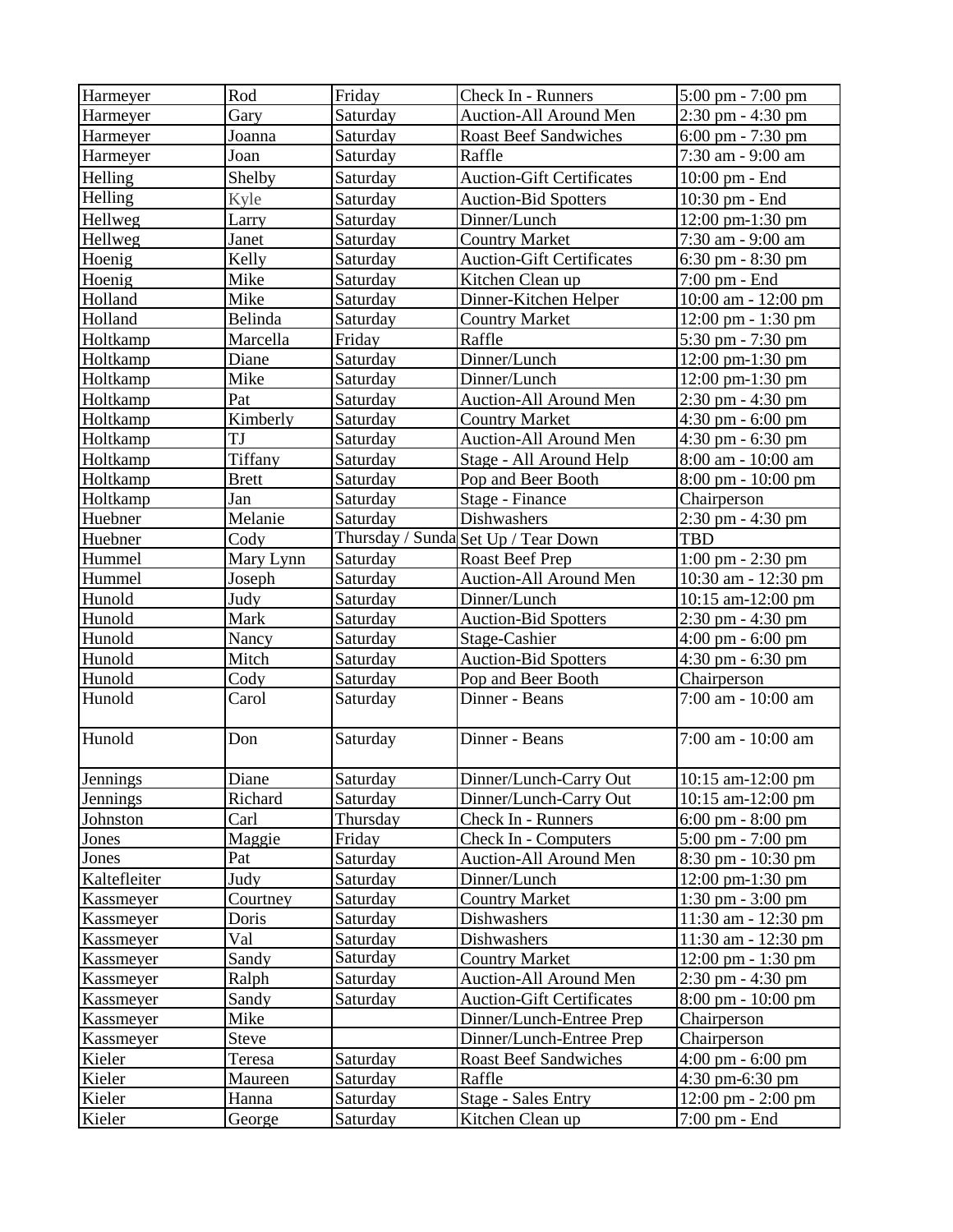| Knight         | Steve                     | Saturday               | <b>Roast Beef Sandwiches</b>        | $2:00 \text{ pm} - 4:00 \text{ pm}$     |
|----------------|---------------------------|------------------------|-------------------------------------|-----------------------------------------|
| Knight         | Patty                     | Thursday               | Check In - Tickets                  | 6:00 pm - 8:00 pm                       |
| Knustrom       | Kelly                     | $\overline{S}$ aturday | <b>Stage - Sales Entry</b>          | 8:00 pm - 10:00 pm                      |
| Knustrom       | Marcus                    |                        | Thursday / Sunda Set Up / Tear Down | <b>TBD</b>                              |
| Kokjohn        | Dave                      | Saturday               | Dinner - Beans                      | 7:00 am - 10:00 am                      |
| Kokjohn        | Vickie                    |                        | Solicitation                        |                                         |
| Kramer         | Ken                       | Saturday               | Kitchen Clean up                    | $7:00 \text{ pm}$ - End                 |
| Kramer         | Noma                      | Saturday               | Kitchen Clean up                    | 7:00 pm - End                           |
| Kramer         | Randy                     | Saturday               | <b>Auction-Bid Spotters</b>         | 12:30 pm - 2:30 pm                      |
| Krebill        | Elisha                    | Saturday               | Dinner/Lunch                        | 10:15 am-12:00 pm                       |
| Krebill        | Ryan                      | Saturday               | Dinner/Lunch                        | $10:15$ am- $12:00$ pm                  |
| Krogmeier      | Martin                    | Saturday               | <b>Country Market</b>               | $1:30 \text{ pm} - 3:00 \text{ pm}$     |
| Krogmeier      | Andrew                    | Saturday               | Dinner-Kitchen Helper               | $12:00 \text{ pm} - 2:00 \text{ pm}$    |
| Krogmeier      | Don                       | Saturday               | Dinner-Kitchen Helper               | 12:00 pm - 2:00 pm                      |
| Krogmeier      | Jessica                   | Saturday               | Dinner-Kitchen Helper               | $12:00 \text{ pm} - 2:00 \text{ pm}$    |
| Krogmeier      | Kathy                     | Saturday               | Dinner-Kitchen Helper               | 12:00 pm - 2:00 pm                      |
| Krogmeier      | Lindsey                   | Saturday               | <b>Auction-Gift Certificates</b>    | $2:00 \text{ pm}-4:00 \text{ pm}$       |
| Krogmeier      | Ray                       | Saturday               | Auction-All Around Men              | $6:30$ pm $-8:30$ pm                    |
| Krogmeier      | Pat                       | Saturday               | Dinner - Beans                      | 7:00 am - 10:00 am                      |
| Krogmeier      | Matt                      |                        | Thursday / Sunda Set Up / Tear Down | <b>TBD</b>                              |
| Krogmeyer      | Carleen                   | Saturday               | <b>Roast Beef Sandwiches</b>        | 6:00 pm - 7:30 pm                       |
| Kruse          | Nancy                     | Friday                 | Check In - Tickets                  | $3:30 \text{ pm} - 5:30 \text{ pm}$     |
| Kruse          | Jill                      | Saturday               | Dinner-Kitchen Helper               | 10:00 am - 12:00 pm                     |
| Kruse          | Megan                     | Saturday               | Dinner-Kitchen Helper               | 10:00 am - 12:00 pm                     |
| Kruse          | Dave                      | Saturday               | Pop and Beer Booth                  | 10:00 am - Noon                         |
| Kruse          | Dan                       | Saturday               | Auction-All Around Men              | 10:30 pm - End                          |
|                |                           |                        |                                     |                                         |
| Kruse          | Phil                      | Saturday               | Auction-All Around Men              | 10:30 pm - End                          |
| Kruse          | Janice                    | Saturday               | Dinner-Kitchen Helper               | 12:00 pm - 2:00 pm                      |
| Kruse          | Bill                      | Saturday               | Auction-All Around Men              | 2:00 pm-4:00 pm                         |
| Kruse          | Ken                       | Saturday               | Auction-All Around Men              | $4:30$ pm $-6:30$ pm                    |
| Kruse          | Kasey                     | Saturday               | Kitchen Clean up                    | 7:00 pm - End                           |
| Kruse          | Chris                     | Saturday               | Dinner-Pie & Cake                   | 9:00 am-11:00 am                        |
| Lake           | <b>Ryan</b>               | Saturday               | <b>Roast Beef Sandwiches</b>        | $6:00 \text{ pm} - 7:30 \text{ pm}$     |
| Lake           | <u>Trisha</u>             | Saturday               | Dinner/Lunch                        | Chairperson                             |
| Lampe          | Marlys                    | Friday                 | Dinner - Potatoes                   | 5:00 PM                                 |
| Lampe          | Tom                       | Friday                 | Dinner - Potatoes                   | 5:00 PM                                 |
| Lampe          | John                      | Saturday               | <b>Auction-Bid Spotters</b>         | 10:30 am - 12:30 pm                     |
| Lampe          | Mike                      | Saturday               | <b>Auction-All Around Men</b>       | $12:30 \text{ pm} - 2:30 \text{ pm}$    |
| Lampe          | Linda                     | Saturday               | <b>Roast Beef Sandwiches</b>        | $2:00 \text{ pm} - 4:00 \text{ pm}$     |
| Lampe          | Mary                      | Saturday               | <b>Country Market</b>               | 9:00 am - 10:30 am                      |
| Lampe          | Trisha                    | Saturday               | <b>Roast Beef Sandwiches</b>        | $6:00 \text{ pm} - 7:30 \text{ pm}$     |
| Lampe          | JoAnne                    |                        | Solicitation                        |                                         |
| Ledbetter      | Abbey                     | Saturday               | <b>Auction-Gift Certificates</b>    | $8:00 \text{ pm} - 10:00 \text{ pm}$    |
| Lingenfelter   | Hannah                    | Saturday               | Stage - All Around Help             | 8:00 am - 10:00 am                      |
| Lingenfelter   | Clint                     | Saturday               | Raffle                              | 9:00 am - 10:30 am                      |
| Link           | Steve                     | Saturday               | <b>Roast Beef Prep</b>              | $1:00 \text{ pm} - 2:30 \text{ pm}$     |
| Link           | <b>Ben</b>                | Saturday               | Dinner/Lunch-Cashier C/O            | 10:30 am-12:00 pm                       |
| Link           | Leah                      | Saturday               | Dinner/Lunch-Cashier C/O            | 10:30 am-12:00 pm                       |
| Link           | Joe                       | Saturday               | <b>Roast Beef Sandwiches</b>        | 2:00 pm - 4:00 pm                       |
| Link           | Mary                      | Saturday               | <b>Beer Tickets</b>                 | $2:00 \text{ pm}-4:00 \text{ pm}$       |
| Link<br>Lohman | <b>Bridget</b><br>Dorothy | Saturday<br>Saturday   | Dishwashers<br>Dinner/Lunch         | 2:30 pm - 4:30 pm<br>$12:00$ pm-1:30 pm |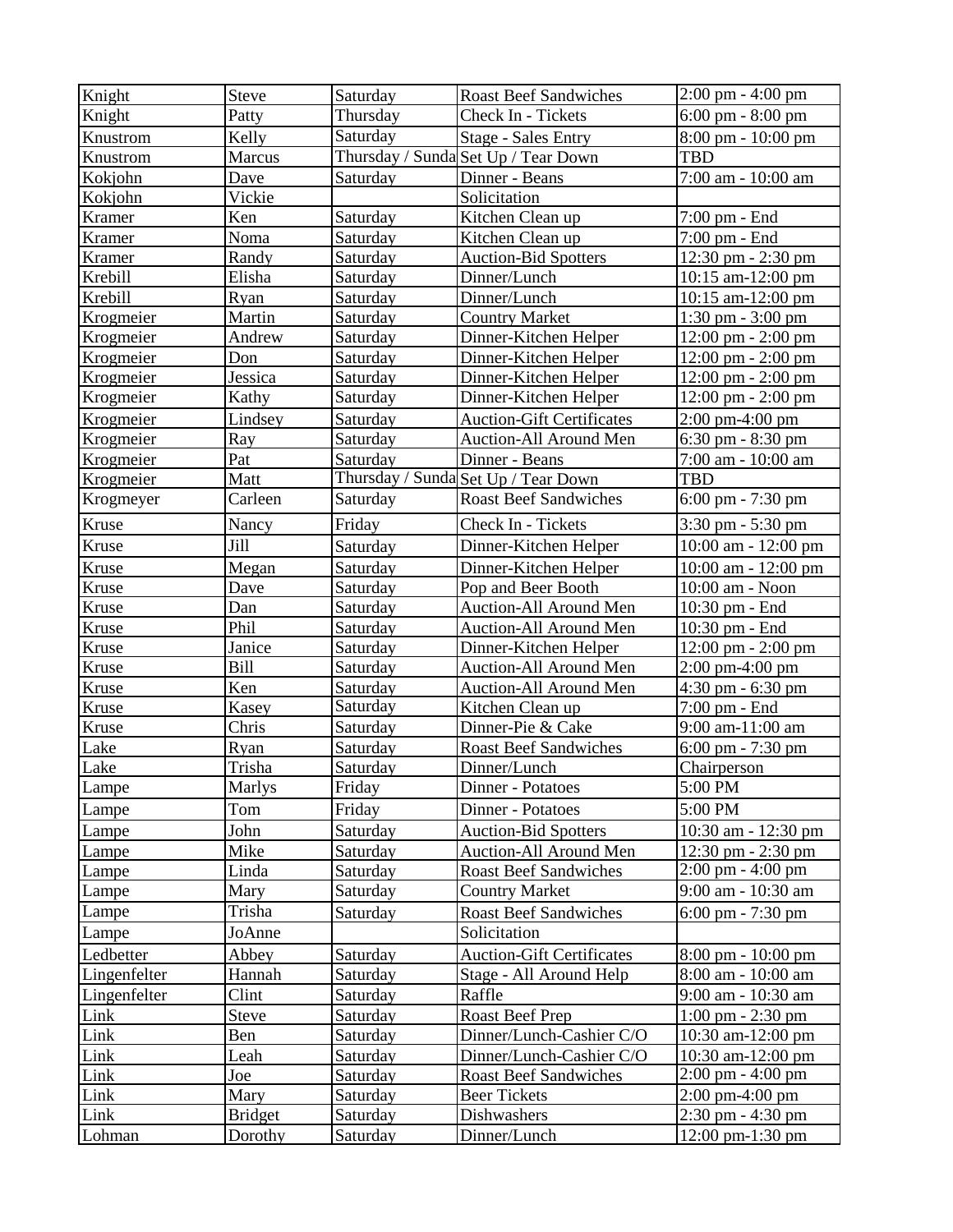| Lohman           | Mark          | Saturday             | Auction-All Around Men                                       | $4:30$ pm $-6:30$ pm                                                       |
|------------------|---------------|----------------------|--------------------------------------------------------------|----------------------------------------------------------------------------|
| Loving           | Joe           | Saturday             | Auction-All Around Men                                       | $6:30$ pm $-8:30$ pm                                                       |
| Lowenberg        | Deb           | Friday               | Check In - Tickets                                           | $5:00 \text{ pm} - 7:00 \text{ pm}$                                        |
| Lowenberg        | Dave          | Saturday             | Auction-All Around Men                                       | 2:30 pm - 4:30 pm                                                          |
| Mann             | Jean          | Saturday             | <b>Auction-Gift Certificates</b>                             | 12:00 pm - 2:00 pm                                                         |
| Mann             | Bob           | Saturday             | Auction-All Around Men                                       | $6:30 \text{ pm} - 8:30 \text{ pm}$                                        |
| Mann             | Jason         | Saturday             | Auction-All Around Men                                       | $6:30$ pm $-8:30$ pm                                                       |
| Mark             | Spiekermeier  | Saturday             | Auction-All Around Men                                       | 10:30 pm - End                                                             |
| Martin           | Shirley       | Saturday             | <b>Roast Beef Sandwiches</b>                                 | $2:00 \text{ pm} - 4:00 \text{ pm}$                                        |
| McCannon         | Alice         | Saturday             | Dinner-Pie & Cake                                            | 9:00 am-11:00 am                                                           |
| McFall           | Andrew        | Saturday             | Pop and Beer Booth                                           | 10:00 pm - End                                                             |
| McGuire          | Maureen       | Thursday             | Raffle                                                       | $6:00 \text{ pm } -8:00 \text{ pm}$                                        |
| McMillen         | <b>Bryan</b>  | Saturday             | <b>Roast Beef Sandwiches</b>                                 | $4:00 \text{ pm} - 6:00 \text{ pm}$                                        |
| McMillen         | Danielle      | Saturday             | <b>Roast Beef Sandwiches</b>                                 | $4:00 \text{ pm} - 6:00 \text{ pm}$                                        |
| Mehmert          | Cathy         | Saturday             | <b>Stage - Sales Entry</b>                                   | $10:00$ pm $-$ End                                                         |
| Mehmert          | Abby          | Saturday             | <b>Stage-Auction Clerks</b>                                  | 2:30 pm - 4:30 pm                                                          |
| Mehmert          | Justin        | Saturday             | Pop and Beer Booth                                           | $8:00 \text{ pm} - 10:00 \text{ pm}$                                       |
| Meierotto        | Chris         | Saturday             | Pop and Beer Booth                                           | 10:00 am - Noon                                                            |
| Meierotto        | Dixie         | Saturday             | <b>Country Market</b>                                        | 10:30 am - 12:00 pm                                                        |
| Meierotto        | Vern          | Saturday             | Dinner/Lunch-Cashier                                         | 11:30 am-1:00 pm                                                           |
| Meierotto        | Jeff          | Saturday             | Pop and Beer Booth                                           | $12:00 \text{ pm} - 2:00 \text{ pm}$                                       |
| Meierotto        | Marvin        | Saturday             | Dinner/Lunch                                                 | 12:00 pm-1:30 pm                                                           |
| Meierotto        | Teresa        | Saturday             | Dinner/Lunch                                                 | 12:00 pm-1:30 pm                                                           |
| Meierotto        | Joyce         | Saturday             | Roast Beef - Cashier                                         | 4:00 pm $-6:00$ pm                                                         |
| Meierotto        | Marty         | Saturday             | Auction-All Around Men                                       | 8:30 pm - 10:30 pm                                                         |
| Meierotto        | Bill          | Saturday             | Dinner/Lunch-Entree Prep                                     | AM                                                                         |
|                  |               |                      |                                                              |                                                                            |
|                  |               |                      |                                                              |                                                                            |
| Meierotto        | <b>Brian</b>  | Saturday             | Dinner/Lunch-Entree Prep                                     | AM                                                                         |
| Meller           | Sara          | Saturday             | Dinner/Lunch-Carry Out                                       | 10:15 am-12:00 pm                                                          |
| Meller<br>Meller | Kayla         | Saturday             | Stage-Cashier                                                | $6:00 \text{ pm} - 8:00 \text{ pm}$<br><b>TBD</b>                          |
|                  | Scott<br>Rita |                      | Thursday / Sunda Set Up / Tear Down                          | 11:00 am-1:30 pm                                                           |
| Menke            |               | Saturday             | Dinner-Pie & Cake                                            |                                                                            |
| Menke<br>Menke   | Eleanor       | Saturday             | Raffle<br>Dinner/Lunch                                       | $12:00 \text{ pm} - 1:30 \text{ pm}$                                       |
|                  | Ray           | Saturday             |                                                              | 12:00 pm-1:30 pm                                                           |
| Menke            | Ross          | Saturday             | Auction-All Around Men                                       | $12:30 \text{ pm} - 2:30 \text{ pm}$                                       |
| Menke            | Ann<br>Marvin | Saturday<br>Saturday | <b>Stage-Auction Clerks</b><br><b>Auction-All Around Men</b> | 12:30 pm - 2:30 pm                                                         |
| Menke<br>Menke   | Gary          |                      | <b>Roast Beef Sandwiches</b>                                 | $2:30 \text{ pm} - 4:30 \text{ pm}$<br>$4:00 \text{ pm} - 6:00 \text{ pm}$ |
| Menke            | Sue (Gary)    | Saturday             | <b>Roast Beef Sandwiches</b>                                 | $4:00 \text{ pm} - 6:00 \text{ pm}$                                        |
|                  | Samantha      | Saturday<br>Saturday | <b>Roast Beef Sandwiches</b>                                 |                                                                            |
| Menke            | Kim           |                      | <b>Auction-Gift Certificates</b>                             | $6:00 \text{ pm} - 7:30 \text{ pm}$                                        |
| Menke<br>Menke   | Lu            | Saturday             | Kitchen Clean up                                             | 6:00 pm - $8:00$ pm<br>7:00 pm - End                                       |
| Menke            | Sue (Sam)     | Saturday             |                                                              | $7:00 \text{ pm}$ - End                                                    |
| Menke            | Nathan        | Saturday<br>Saturday | Kitchen Clean up                                             |                                                                            |
| Menke            | Sam           | Saturday             | <b>Auction-Bid Spotters</b><br><b>Auction-Bid Spotters</b>   | 8:30 pm - 10:30 pm<br>$8:30 \text{ pm} - 10:30 \text{ pm}$                 |
| Menke            | <b>Brad</b>   | Saturday             | Dinner/Lunch-Entree Prep                                     | AM                                                                         |
| Menke            | Suzie         |                      | Solicitation                                                 |                                                                            |
| Menke            | Tina          | Friday               | Check In - Runners                                           | 3:30 pm - 5:30 pm                                                          |
| Menke            | Kate          | Friday               | Check In - Tickets                                           | $3:30 \text{ pm} - 5:30 \text{ pm}$                                        |
| Merschbrock      | Dale          | Saturday             | <b>Auction-Bid Spotters</b>                                  | $8:30 \text{ pm} - 10:30 \text{ pm}$                                       |
| Merschbrock      | Deina         | Saturday             | Stage-Computers                                              | <b>TBD</b>                                                                 |
| Merschman        | <b>Jenny</b>  | Saturday             | <b>Country Market</b>                                        | $1:30 \text{ pm} - 3:00 \text{ pm}$                                        |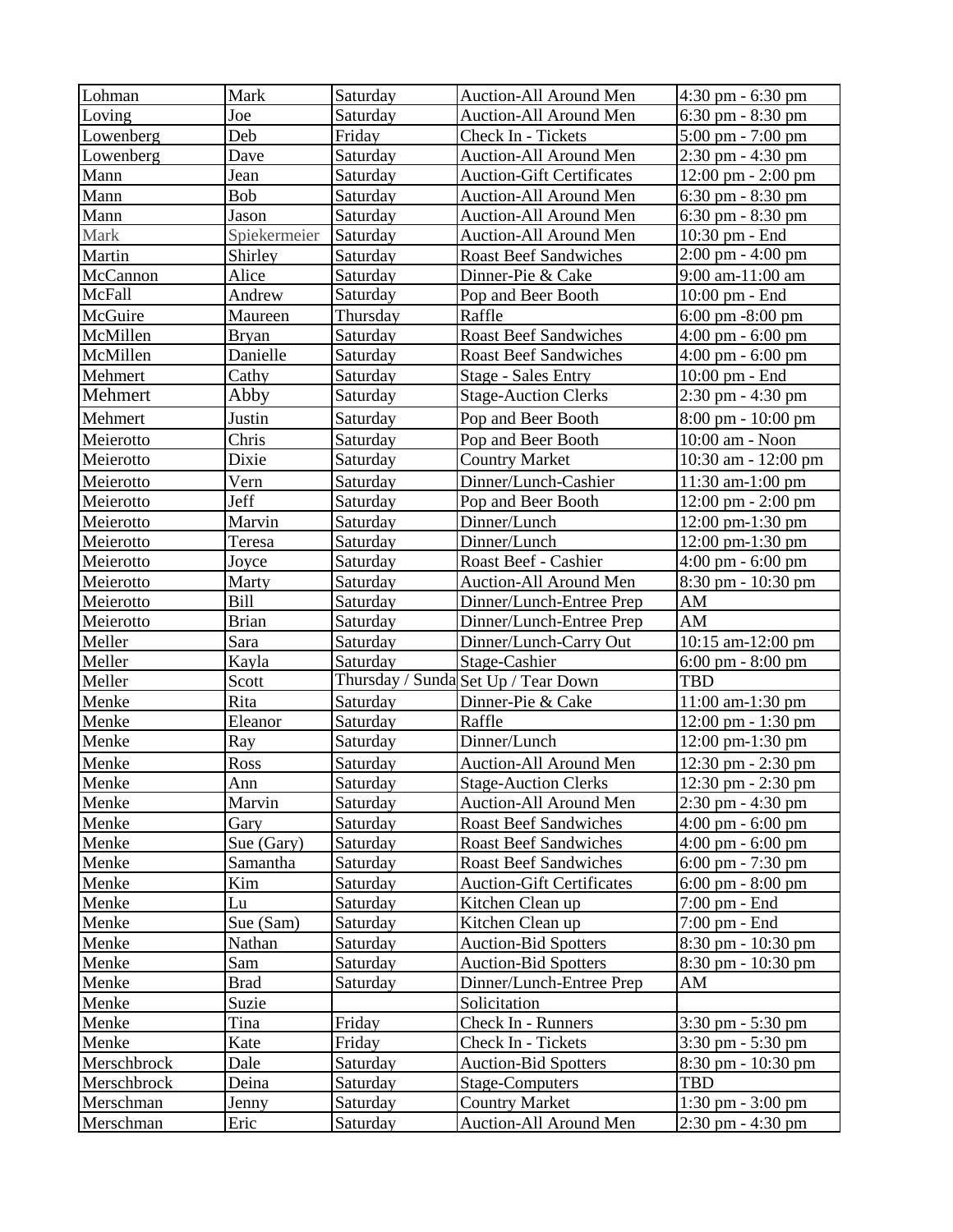| Merschman    | Pam          | Saturday        | <b>Country Market</b>            | 7:30 am - 9:00 am                    |
|--------------|--------------|-----------------|----------------------------------|--------------------------------------|
| Merschman    | Ryan         | Saturday        | Dinner/Lunch-Entree Prep         | AM                                   |
| Merschman    | Ryan         | Saturday        | Pop and Beer Booth               | 6:00 pm - 8:00 pm                    |
| Merschman    | Laverme      | Saturday        | Raffle                           | 7:30 am - 9:00 am                    |
| Meyer        | Nancy        | Saturday        | Dishwashers                      | 11:30 am - 12:30 pm                  |
| Meyer        | Mike         | Saturday        | Auction-All Around Men           | 2:30 pm - 4:30 pm                    |
| Moeller      | Maureen      | Friday          | Raffle                           | 3:30 pm -5:30 pm                     |
| Moeller      | Melvin       | Friday          | Raffle                           | 3:30 pm -5:30 pm                     |
| Moeller      | Judy         | Friday          | Check In - Computers             | 5:00 pm - 7:00 pm                    |
| Moeller      | Annette      | Friday          | <b>Country Market</b>            | 7:30 pm - 9:00 pm                    |
| Moeller      | Debbie       | Saturday        | <b>Country Market</b>            | 10:30 am - 12:00 pm                  |
| Moeller      | Joan         | Saturday        | <b>Stage-Auction Clerks</b>      | 10:30 am - 12:30 pm                  |
| Moeller      | Delbert      | Saturday        | Auction-All Around Men           | 2:30 pm - 4:30 pm                    |
| Moeller      | Paul         | Saturday        | Auction-All Around Men           | 4:30 pm - 6:30 pm                    |
| Moeller      | Roger        | Saturday        | Auction-All Around Men           | 4:30 pm - 6:30 pm                    |
| Moeller      | <b>Barb</b>  | Saturday        | <b>Country Market</b>            | 7:30 am - 9:00 am                    |
| Moeller      | Dean         | Saturday        | Auction-All Around Men           | $8:30 \text{ pm} - 10:30 \text{ pm}$ |
| Moeller      | <b>Bill</b>  | Saturday        | Dinner/Lunch-Entree Prep         | AM                                   |
| Moeller      | Kurt         | Saturday        | Dinner/Lunch-Entree Prep         | AM                                   |
| Moeller      | Dakota       | Thursday        | Pop and Beer Booth Set Up        | <b>TBD</b>                           |
| Montgomery   | Mary Jane    | Saturday        | Dinner/Lunch-Coffee & Tea        | 10:30 am - 12:00 pm                  |
| Moran        | Aaron        | Saturday        | Auction-All Around Men           | 8:30 pm - 10:30 pm                   |
| Moran        | Rebecca      | Thursday        | Check In - Computers             | $6:00 \text{ pm} - 8:00 \text{ pm}$  |
| Moran        | Joe          | Thursday        | Check In - Runners               | 6:00 pm $-8:00$ pm                   |
| <b>Myers</b> | Sue          | Friday          | <b>Country Market</b>            | 7:30 pm - 9:00 pm                    |
| Neuweg       | Kathy        | Saturday        | Dishwashers                      | 12:30 pm - 2:30 pm                   |
| Neuweg       | Marian       | Saturday        | Roast Beef - Cashier             | $2:00 \text{ pm} - 4:00 \text{ pm}$  |
| Neuweg       | <b>Bill</b>  | Saturday        | Auction-All Around Men           | $4:30 \text{ pm} - 6:30 \text{ pm}$  |
| Olson        | Delores      | Saturday        | Dinner - Beans                   | 7:00 am - 10:00 am                   |
| Otte         | Emily        | Saturday        | <b>Auction-Gift Certificates</b> | 10:00 pm - End                       |
| Otte         | Darin        | Saturday        | Auction-All Around Men           | 8:30 pm - 10:30 pm                   |
| Overton      | Kevin        |                 | Solicitation                     |                                      |
| Overton      | Mary         |                 | Solicitation                     |                                      |
| Panther      | Ken          | Friday          | Check In - Runners               | $3:30 \text{ pm} - 5:30 \text{ pm}$  |
| Panther      | Bill         | <u>Saturday</u> | Dinner/Lunch-Entree Prep         | AM                                   |
| Panther      | Mary Lynn    |                 | Solicitation                     |                                      |
| Panther      | Mary Lynn    |                 | Solicitation                     |                                      |
| Parks        | Tracy        |                 | Computers                        | Chairperson                          |
| Parks        | <b>Nate</b>  |                 | Set Up / Tear Down               | Chairperson                          |
| Peitz        | <b>Gary</b>  | All Around      | All Around                       | <b>TBD</b>                           |
| Peitz        | Linda        | Friday          | Check In - Computers             | 3:30 pm - 5:30 pm                    |
| Peitz        | Nick         | Saturday        | Auction-All Around Men           | 10:30 am - 12:30 pm                  |
| Peitz        | Laura        | Saturday        | <b>Beer Tickets</b>              | $12:00 \text{ pm} - 2:00 \text{ pm}$ |
| Peitz        | <b>Becky</b> | Saturday        | <b>Country Market</b>            | $4:30$ pm - $6:00$ pm                |
| Peterson     | Kyle         | Saturday        | Auction-All Around Men           | $6:30$ pm $-8:30$ pm                 |
| Peterson     | Darla        | Saturday        | Kitchen Clean up                 | 7:00 pm - End                        |
| Pollpeter    | Dorothy      | Thursday        | Raffle                           | $6:00 \text{ pm } -8:00 \text{ pm}$  |
| Pomber       | John         | Saturday        | <b>Auction-Bid Spotters</b>      | $6:30 \text{ pm} - 8:30 \text{ pm}$  |
| Pomberg      | Rita         | Saturday        | Raffle                           | $3:00 \text{ pm} - 4:30 \text{ pm}$  |
| Pomberg      | Stanley      | Saturday        | Raffle                           | 3:00 pm - 4:30 pm                    |
| Pomberg      | Larry        | Saturday        | Auction-All Around Men           | $6:30$ pm $-8:30$ pm                 |
| Pomberg      | Lisa         | Saturday        | <b>Stage-Auction Clerks</b>      | 8:30 pm - 10:30 pm                   |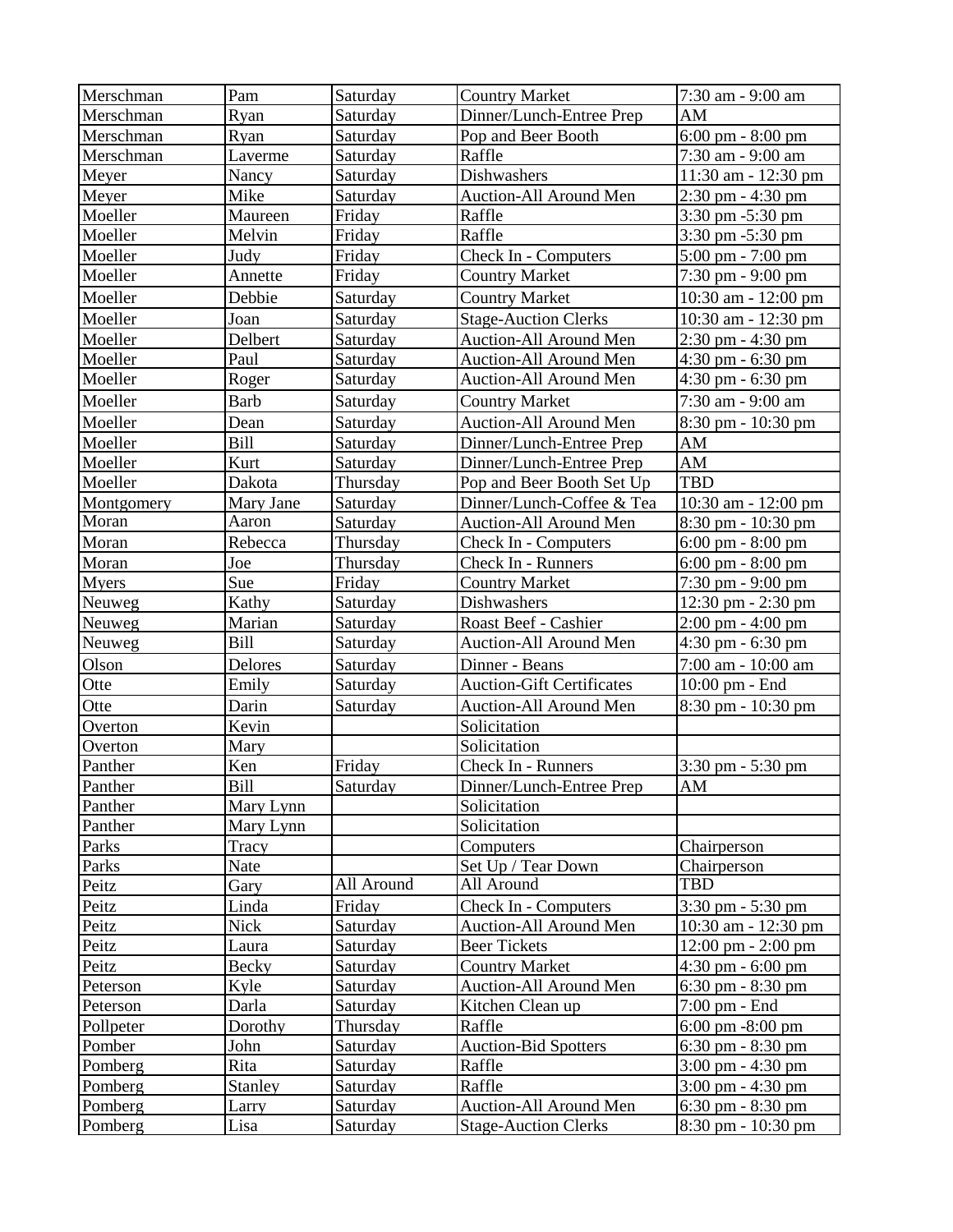| Pranger      | Mary Jane    | Saturday   | Dinner-Kitchen Helper               | $10:00$ am - $12:00$ pm              |
|--------------|--------------|------------|-------------------------------------|--------------------------------------|
| Pranger      | Allan        | Saturday   | Auction-All Around Men              | 10:30 am - 12:30 pm                  |
| Pranger      | Nate         | Saturday   | Auction-All Around Men              | 10:30 am - 12:30 pm                  |
| Pranger      | Cindy        | Saturday   | <b>Country Market</b>               | 3:00 pm - 4:30 pm                    |
| Pranger      | Jacqueline   | Saturday   | <b>Country Market</b>               | $3:00 \text{ pm} - 4:30 \text{ pm}$  |
| Pranger      | David        | Thursday   | Check In - Runners                  | $6:00 \text{ pm} - 8:00 \text{ pm}$  |
| Pranger      | Eileen       | Thursday   | Check In - Tickets                  | $6:00 \text{ pm} - 8:00 \text{ pm}$  |
| Ragar        | Sara         | Friday     | Check In - Computers                | 7:00 pm - 9:00 pm                    |
| Ragar        | Joshua       | Friday     | Check In - Runners                  | 7:00 pm - 9:00 pm                    |
| Rauenbuehler | Kevin        | All Around | All Around                          | <b>TBD</b>                           |
| Rauenbuehler | Bertha       | Saturday   | Raffle                              | $1:30$ pm $-3:00$ pm                 |
| Rauenbuehler | Tracy        | Saturday   | <b>Beer Tickets</b>                 | 10:00 am - 12:00 pm                  |
| Ray          | Julie        | Friday     | Dinner - Potatoes                   | 5:00 PM                              |
| Rea          | Sasha        | Saturday   | <b>Stage - Sales Entry</b>          | $6:00 \text{ pm} - 8:00 \text{ pm}$  |
| Robu         | Randy        | Saturday   | Auction-All Around Men              | 10:30 am - 12:30 pm                  |
| Robu         | Dalton       | Saturday   | <b>Auction-All Around Men</b>       | 10:30 pm - End                       |
| Robu         | Lynn         | Saturday   | <b>Beer Tickets</b>                 | 10:00 pm - End                       |
| Salata       | Mike         | Friday     | Check In - Runners                  | 3:30 pm - 5:30 pm                    |
| Salata       | Cathy        | Friday     | Check In - Tickets                  | $3:30$ pm $-5:30$ pm                 |
| Sallen       | Theresa      | Saturday   | <b>Roast Beef Sandwiches</b>        | $4:00 \text{ pm} - 6:00 \text{ pm}$  |
| Sanders      | Becky        | Friday     | Check In - Computers                | 3:30 pm - 5:30 pm                    |
| Sanders      | Nancy        | Saturday   | Stage-Cashier                       | $12:00 \text{ pm} - 2:00 \text{ pm}$ |
| Sanders      | Mike         | Saturday   | <b>Auction-Bid Spotters</b>         | 12:30 pm - 2:30 pm                   |
| Sanders      | Vickie       | Saturday   | <b>Roast Beef Sandwiches</b>        | $6:00 \text{ pm} - 7:30 \text{ pm}$  |
| Sanders      | Mel          | Saturday   | <b>Auction-Bid Spotters</b>         | 6:30 pm - 8:30 pm                    |
| Sanders      | Cara         | Saturday   | <b>Country Market</b>               | 7:30 am - 9:00 am                    |
| Sanders      | <b>Brad</b>  | Saturday   | <b>Auction-All Around Men</b>       | 8:30 pm - 10:30 pm                   |
| Sanders      | Stanley      |            | Thursday / Sunda Set Up / Tear Down | <b>TBD</b>                           |
| Scharpman    | Glorine      | Friday     | Raffle                              | 5:30 pm - 7:30 pm                    |
| Scharpman    | Jim          | Saturday   | Auction-All Around Men              | 10:30 am - 12:30 pm                  |
| Scharpman    | Judy         | Saturday   | <b>Country Market</b>               | $4:30$ pm - 6:00 pm                  |
| Scharpman    | Randy        | Saturday   | <b>Auction-Bid Spotters</b>         | 10:30 am - 12:30 pm                  |
| Scharpman    | Mitch        |            | Thursday / Sunda Set Up / Tear Down | <b>TBD</b>                           |
| Schierbrock  | <b>Bob</b>   | Saturday   | Auction-All Around Men              | 10:30 pm - End                       |
| Schierbrock  | Jackie       | Saturday   | Dishwashers                         | 4:30 pm - 6:30 pm                    |
| Schierbrock  | Amy          |            | <b>Country Market</b>               | Chairperson                          |
| Schierbrock  | Mike         |            | Country Market                      | Chairperson                          |
| Schmidt      | Lindsey      | Saturday   | <b>Stage - Sales Entry</b>          | 10:00 am - 12:00 pm                  |
| Schmitt      | Mike         | Saturday   | <b>Auction-Bid Spotters</b>         | $10:30 \text{ pm}$ - End             |
| Schmitt      | Jill         | Saturday   | Stage - All Around Help             | 8:00 am - 10:00 am                   |
| Schmitz      | <b>Brian</b> | Saturday   | <b>Beer Tickets</b>                 | 6:00 pm - $8:00$ pm                  |
| Schulte      | Anthony      | Saturday   | <b>Stage-Auction Clerks</b>         | 10:30 am - 12:30 pm                  |
| Schulte      | <b>Brad</b>  | Saturday   | Auction-All Around Men              | 10:30 pm - End                       |
| Schulte      | Jacob        | Saturday   | Pop and Beer Booth                  | 12:00 pm - 2:00 pm                   |
| Schulte      | Michelle     | Saturday   | <b>Stage - Sales Entry</b>          | $4:00 \text{ pm} - 6:00 \text{ pm}$  |
| Schulte      | Jean         | Saturday   | <b>Roast Beef Sandwiches</b>        | 6:00 pm - 7:30 pm                    |
| Schulte      | Anthony      | Saturday   | Stage - Finance                     | As needed                            |
| Schwartz     | Kurt         | Saturday   | Auction-All Around Men              | 4:30 pm - 6:30 pm                    |
| Schwenke     | MariJoyce    | Friday     | Raffle                              | 7:30 pm - 9:00 pm                    |
| Schwenke     | Wes          | Friday     | Raffle                              | $7:30 \text{ pm} - 9:00 \text{ pm}$  |
| Scott        | <u>Josh</u>  | Saturday   | <b>Auction-Bid Spotters</b>         | $2:30 \text{ pm} - 4:30 \text{ pm}$  |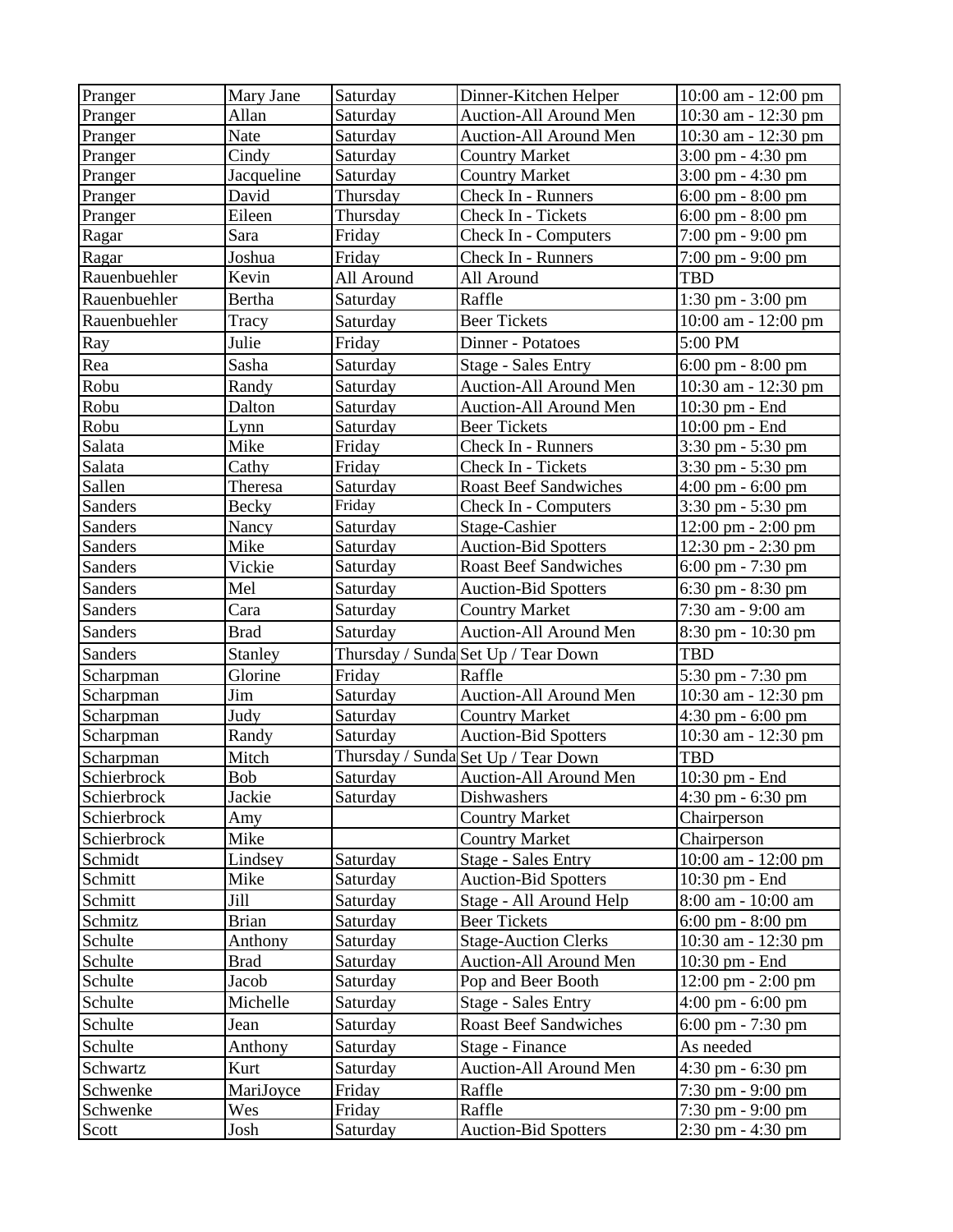| Scott          | Judi           | Saturday   | <b>Roast Beef Sandwiches</b>     | $6:00 \text{ pm} - 7:30 \text{ pm}$  |
|----------------|----------------|------------|----------------------------------|--------------------------------------|
| Scott          | Liz            | Saturday   | <b>Stage - Sales Entry</b>       | 8:00 pm - 10:00 pm                   |
| Snaadt         | Andy           | Saturday   | Pop and Beer Booth               | $2:00 \text{ pm} - 4:00 \text{ pm}$  |
| Snaadt         | Stacy          | Saturday   | <b>Roast Beef Sandwiches</b>     | $4:00 \text{ pm} - 6:00 \text{ pm}$  |
| Spiekermeier   | Paula          | Saturday   | Stage-Cashier                    | 10:00 pm - End                       |
| Spiekermeier   | Paul           | Saturday   | Dinner/Lunch-Entree Prep         | ${\rm AM}$                           |
| Steffensmeier  | Danny          | All Around | All Around                       | <b>TBD</b>                           |
| Steffensmeier  | Kyle           | Saturday   | Pop and Beer Booth               | 10:00 pm - End                       |
| Steffensmeier  | William        | Saturday   | <b>Auction-All Around Men</b>    | 10:30 am - 12:30 pm                  |
| Steffensmeier  | Peggy          | Saturday   | <b>Stage-Auction Clerks</b>      | 10:30 pm - End                       |
| Steffensmeier  | Adrian         | Saturday   | Dinner/Lunch-Carry Out           | $12:00 \text{ pm-}1:30 \text{ pm}$   |
| Steffensmeier  | Judy           | Saturday   | Dinner/Lunch-Carry Out           | 12:00 pm-1:30 pm                     |
| Steffensmeier  | <b>Brian</b>   | Saturday   | Auction-All Around Men           | 2:30 pm - 4:30 pm                    |
| Steffensmeier  | Lori           | Saturday   | <b>Auction-Gift Certificates</b> | $4:00 \text{ pm} - 6:00 \text{ pm}$  |
| Steffensmeier  | Tom            | Saturday   | <b>Roast Beef Sandwiches</b>     | $4:00 \text{ pm} - 6:00 \text{ pm}$  |
| Steffensmeier  | Carla          | Saturday   | <b>Stage - Sales Entry</b>       | $4:00 \text{ pm} - 6:00 \text{ pm}$  |
| Steffensmeier  | Patty          | Saturday   | <b>Roast Beef Sandwiches</b>     | $6:00 \text{ pm} - 7:30 \text{ pm}$  |
| Steffensmeier  | Natalie        | Saturday   | Stage-Cashier                    | $6:00 \text{ pm} - 8:00 \text{ pm}$  |
| Steffensmeier  | Jason          | Saturday   | Auction-All Around Men           | 8:30 pm - 10:30 pm                   |
| Steffensmeier  | Joe            | Saturday   | Auction-All Around Men           | 8:30 pm - 10:30 pm                   |
| Steffensmeier  | Tim            | Saturday   | <b>Auction-Bid Spotters</b>      | 8:30 pm - 10:30 pm                   |
| Steffensmeier  | Lauren         | Saturday   | <b>Stage-Auction Clerks</b>      | 8:30 pm - 10:30 pm                   |
| Steffensmeier  | Dave           | Saturday   | Stage - Finance                  | Chairperson                          |
| Steffensmeier  | Jan            |            | Computers                        | Chairperson                          |
| Steffensmeier  | Kathy          |            | Computers                        | Chairperson                          |
| Stewart        | Justin         | Saturday   | Dinner/Lunch                     | 10:15 am-12:00 pm                    |
| Stewart        | Nicole         | Saturday   | Dinner/Lunch                     | 10:15 am-12:00 pm                    |
| Stuekerjuergen | <b>Brian</b>   | Friday     | Check In - Runners               | 5:00 pm - 7:00 pm                    |
| Stuekerjuergen | <b>Brent</b>   | Friday     | Check In - Runners               | 7:00 pm - 9:00 pm                    |
| Stuekerjuergen | Danny          | Friday     | Check In - Runners               | 7:00 pm - 9:00 pm                    |
| Stuekerjuergen | Greg           | Saturday   | Kitchen Clean up                 | 7:00 pm - End                        |
| Stukerjuergen  | Judy           | Saturday   | Roast Beef - Cashier             | 2:00 pm - 4:00 pm                    |
| <b>Swan</b>    | Derek          | Saturday   | <b>Roast Beef Prep</b>           | $1:00 \text{ pm} - 2:30 \text{ pm}$  |
| Swan           | Megan          | Saturday   | Dishwashers                      | 2:30 pm - 4:30 pm                    |
| Tallman        | <b>Barbara</b> | Saturday   | Dinner-Kitchen Helper            | 10:00 am - 12:00 pm                  |
| Thomas         | Linda          | Saturday   | Dinner/Lunch                     | 12:00 pm-1:30 pm                     |
| Timpe          | Todd           | Saturday   | Auction-All Around Men           | 12:30 pm - 2:30 pm                   |
| Todd           | Amber          | Saturday   | <b>Auction-Gift Certificates</b> | $10:00$ pm - End                     |
| Todd           | Chris          | Saturday   | Dinner/Lunch                     | 12:00 pm-1:30 pm                     |
| Todd           | Coyte          | Saturday   | <b>Beer Tickets</b>              | $4:00 \text{ pm}-6:00 \text{ pm}$    |
| Van Hamme      | April          | Saturday   | <b>Stage - Sales Entry</b>       | $12:00 \text{ pm} - 2:00 \text{ pm}$ |
| Van Hamme      | Justin         | Saturday   | Dinner/Lunch-Cashier C/O         | 12:00 pm-1:30 pm                     |
| Vandenberg     | Derek          | Saturday   | Pop and Beer Booth               | $6:00 \text{ pm} - 8:00 \text{ pm}$  |
| Vantiger       | Alan           | Saturday   | Auction-All Around Men           | 10:30 am - 12:30 pm                  |
| Vantiger       | Jeanie         | Saturday   | <b>Roast Beef Sandwiches</b>     | $4:00 \text{ pm} - 6:00 \text{ pm}$  |
| Vonderhaar     | Ted            | Saturday   | Dinner/Lunch                     | 10:15 am-12:00 pm                    |
| Vonderhaar     | Wendy          | Saturday   | Dinner/Lunch                     | $10:15$ am- $12:00$ pm               |
| Vonderhaar     | Tim            | Saturday   | Auction-All Around Men           | $10:30$ pm $-$ End                   |
| Vonderhaar     | Sue            | Saturday   | Dinner/Lunch                     | 12:00 pm-1:30 pm                     |
| Vonderhaar     | Velda          | Saturday   | Raffle                           | $4:30 \text{ pm}-6:30 \text{ pm}$    |
| Walker         | Amy            | Saturday   | Dinner/Lunch                     | $12:00 \text{ pm-}1:30 \text{ pm}$   |
|                |                |            |                                  |                                      |